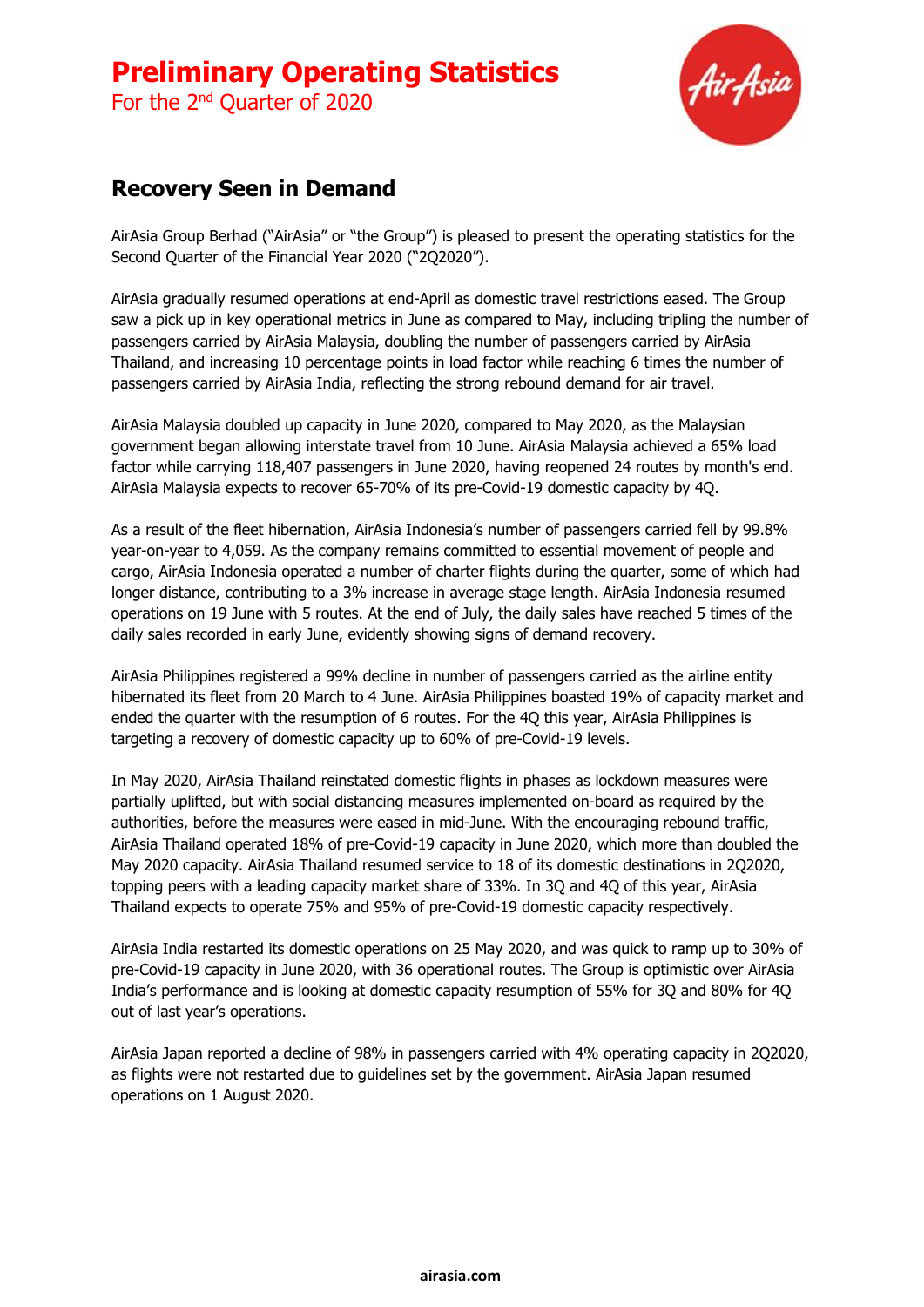For the 2<sup>nd</sup> Quarter of 2020



### **AirAsia Group Berhad Consolidated AOCs - Malaysia, Indonesia & Philippines 2nd Quarter 2020 Operating Statistics**

| <b>AirAsia Group Berhad</b><br><b>AOCs (MAA, IAA &amp; PAA)</b> | <b>Apr - Jun 2020</b> | <b>Apr - Jun 2019</b> | <b>Change</b> |
|-----------------------------------------------------------------|-----------------------|-----------------------|---------------|
| Passengers Carried <sup>1</sup>                                 | 204,082               | 12,839,204            | -98%          |
| Capacity <sup>2</sup>                                           | 345,970               | 15,093,048            | $-98%$        |
| Load Factor (%) <sup>3</sup>                                    | 59%                   | 85%                   | $-26$ ppt     |
| $ASK$ (mil) <sup>4</sup>                                        | 391                   | 18,645                | $-98%$        |
| RPK (mil) <sup>5</sup>                                          | 232                   | 15,766                | $-99%$        |
| Number of stages <sup>®</sup>                                   | 1,868                 | 83,112                | $-98%$        |
| Average stage length (km)                                       | 1,121                 | 1,233                 | $-9%$         |
| Size of fleet at month end <sup>7</sup>                         | 149                   | 146                   |               |

Note: (i) The fleet count excludes:

- Two (2) A320 aircraft leased to <sup>a</sup> third party airline

### **Malaysia 2nd Quarter 2020 Operating Statistics**

| <b>AirAsia Malaysia</b>                 | <b>Apr - Jun 2020</b> | <b>Apr - Jun 2019</b> | <b>Change</b> |
|-----------------------------------------|-----------------------|-----------------------|---------------|
| Passengers Carried <sup>1</sup>         | 170,912               | 8,791,586             | $-98%$        |
| Capacity <sup>2</sup>                   | 283,150               | 10,408,188            | $-97%$        |
| Load Factor (%) <sup>3</sup>            | 60%                   | 84%                   | $-24$ ppt     |
| ASK (mil) <sup>4</sup>                  | 328                   | 12,695                | $-97%$        |
| RPK (mil) <sup>5</sup>                  | 202                   | 10,732                | $-98%$        |
| Number of stages <sup>6</sup>           | 1,519                 | 57,085                | $-97%$        |
| Average stage length (km)               | 1,149                 | 1,217                 | $-6\%$        |
| Size of fleet at month end <sup>7</sup> | 97                    | 98                    | -1            |

Note: (ii) The fleet count excludes:

- Two (2) A320 aircraft leased to <sup>a</sup> third party airline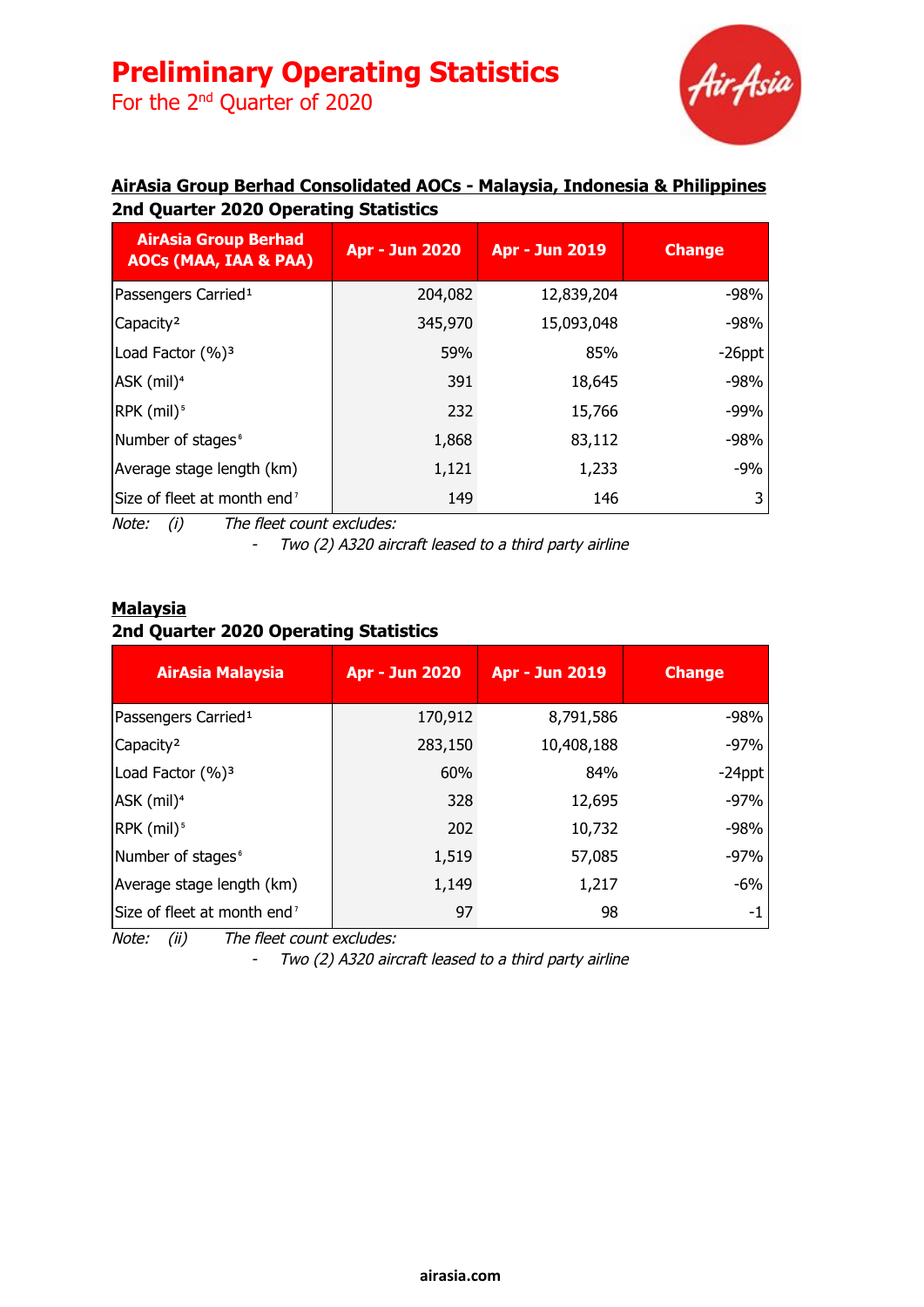For the 2<sup>nd</sup> Quarter of 2020



### **Indonesia**

### **2nd Quarter 2020 Operating Statistics**

| AirAsia Indonesia                       | <b>Apr - Jun 2020</b> | <b>Apr - Jun 2019</b> | <b>Change</b> |
|-----------------------------------------|-----------------------|-----------------------|---------------|
| Passengers Carried <sup>1</sup>         | 4,059                 | 1,822,251             | $-100%$       |
| Capacity <sup>2</sup>                   | 9,720                 | 2,228,040             | $-100%$       |
| Load Factor (%) <sup>3</sup>            | 42%                   | 82%                   | $-40$ ppt     |
| ASK (mil) <sup>4</sup>                  | 14                    | 3,071                 | $-100%$       |
| RPK (mil) <sup>5</sup>                  | 6                     | 2,520                 | $-100%$       |
| Number of stages <sup>6</sup>           | 54                    | 12,378                | $-100%$       |
| Average stage length (km)               | 1,414                 | 1,371                 | 3%            |
| Size of fleet at month end <sup>7</sup> | 28                    | 25                    |               |

#### **Philippines**

### **2nd Quarter 2020 Operating Statistics**

| <b>AirAsia Philippines</b>              | <b>Apr - Jun 2020</b> | <b>Apr - Jun 2019</b> | <b>Change</b> |
|-----------------------------------------|-----------------------|-----------------------|---------------|
| Passengers Carried <sup>1</sup>         | 29,111                | 2,225,367             | $-99%$        |
| Capacity <sup>2</sup>                   | 53,100                | 2,456,820             | $-98%$        |
| Load Factor (%) <sup>3</sup>            | 55%                   | 91%                   | $-36$ ppt     |
| ASK (mil) <sup>4</sup>                  | 49                    | 2,879                 | $-98%$        |
| RPK (mil) <sup>5</sup>                  | 25                    | 2,514                 | $-99%$        |
| Number of stages <sup>6</sup>           | 295                   | 13,649                | -98%          |
| Average stage length (km)               | 927                   | 1,172                 | $-21%$        |
| Size of fleet at month end <sup>7</sup> | 24                    | 23                    |               |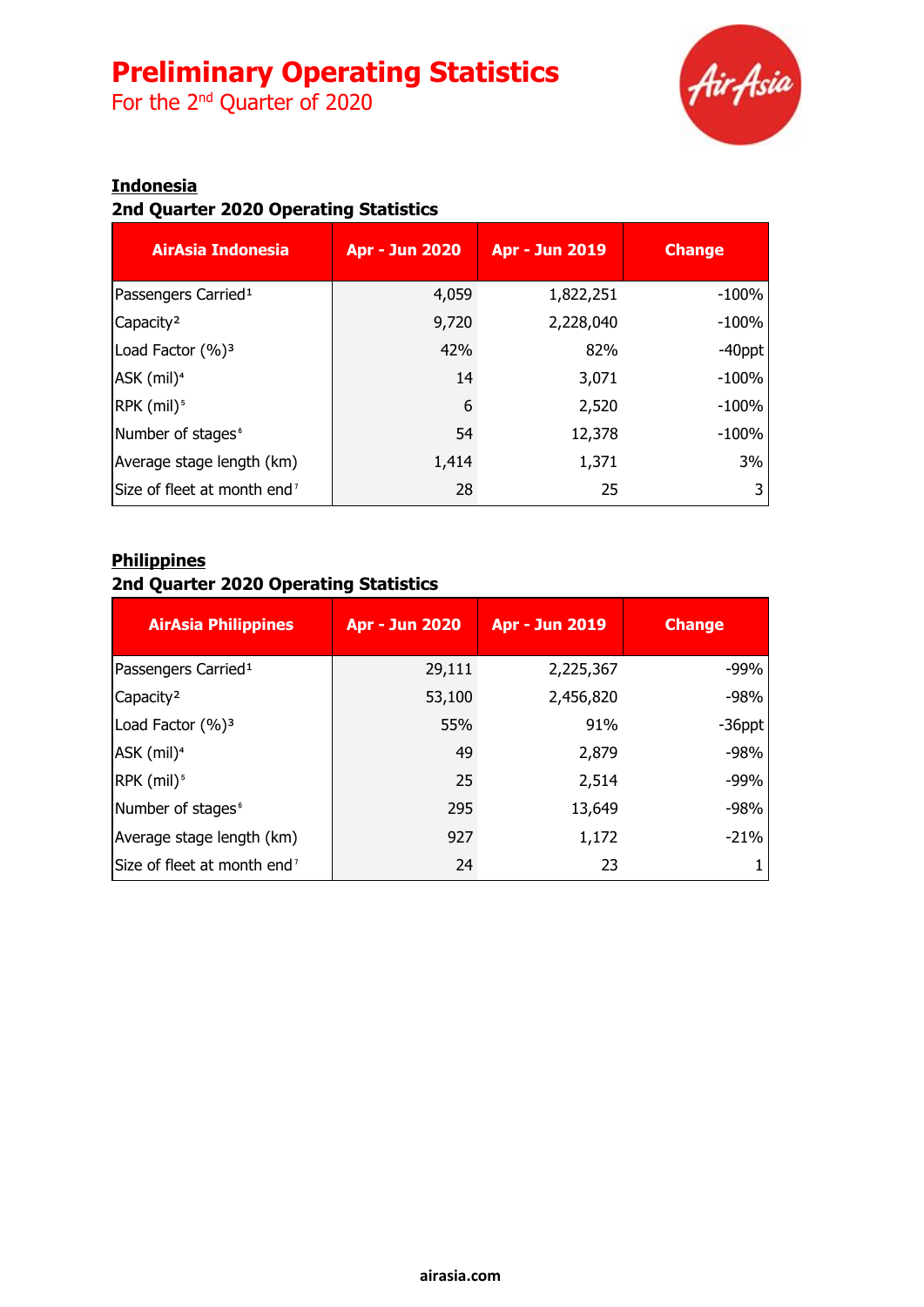For the 2<sup>nd</sup> Quarter of 2020



### **Thailand**

### **2nd Quarter 2020 Operating Statistics**

| <b>AirAsia Thailand</b>                 | <b>Apr - Jun 2020</b> | <b>Apr - Jun 2019</b> | <b>Change</b> |
|-----------------------------------------|-----------------------|-----------------------|---------------|
| Passengers Carried <sup>1</sup>         | 283,601               | 5,578,878             | $-95%$        |
| Capacity <sup>2</sup>                   | 544,746               | 6,751,500             | $-92%$        |
| Load Factor (%) <sup>3</sup>            | 52%                   | 83%                   | $-31$ ppt     |
| ASK (mil) <sup>4</sup>                  | 329                   | 6,903                 | $-95%$        |
| $RPK$ (mil) <sup>5</sup>                | 172                   | 5,643                 | $-97%$        |
| Number of stages <sup>6</sup>           | 2,977                 | 37,364                | $-92%$        |
| Average stage length (km)               | 1,092                 | 1,023                 | 7%            |
| Size of fleet at month end <sup>7</sup> | 62                    | 62                    |               |

### **India**

### **2nd Quarter 2020 Operating Statistics**

| AirAsia India                           | <b>Apr - Jun 2020</b> | <b>Apr - Jun 2019</b> | <b>Change</b> |
|-----------------------------------------|-----------------------|-----------------------|---------------|
| Passengers Carried <sup>1</sup>         | 190,395               | 2,286,992             | $-92%$        |
| Capacity <sup>2</sup>                   | 302,040               | 2,536,380             | $-88%$        |
| Load Factor (%) <sup>3</sup>            | 63%                   | 90%                   | $-27$ ppt     |
| ASK (mil) <sup>4</sup>                  | 355                   | 2,756                 | $-87%$        |
| RPK (mil) <sup>5</sup>                  | 224                   | 2,495                 | $-91%$        |
| Number of stages <sup>6</sup>           | 1,678                 | 14,091                | $-88%$        |
| Average stage length (km)               | 1,172                 | 1,087                 | 8%            |
| Size of fleet at month end <sup>7</sup> | 30                    | 21                    | 9             |